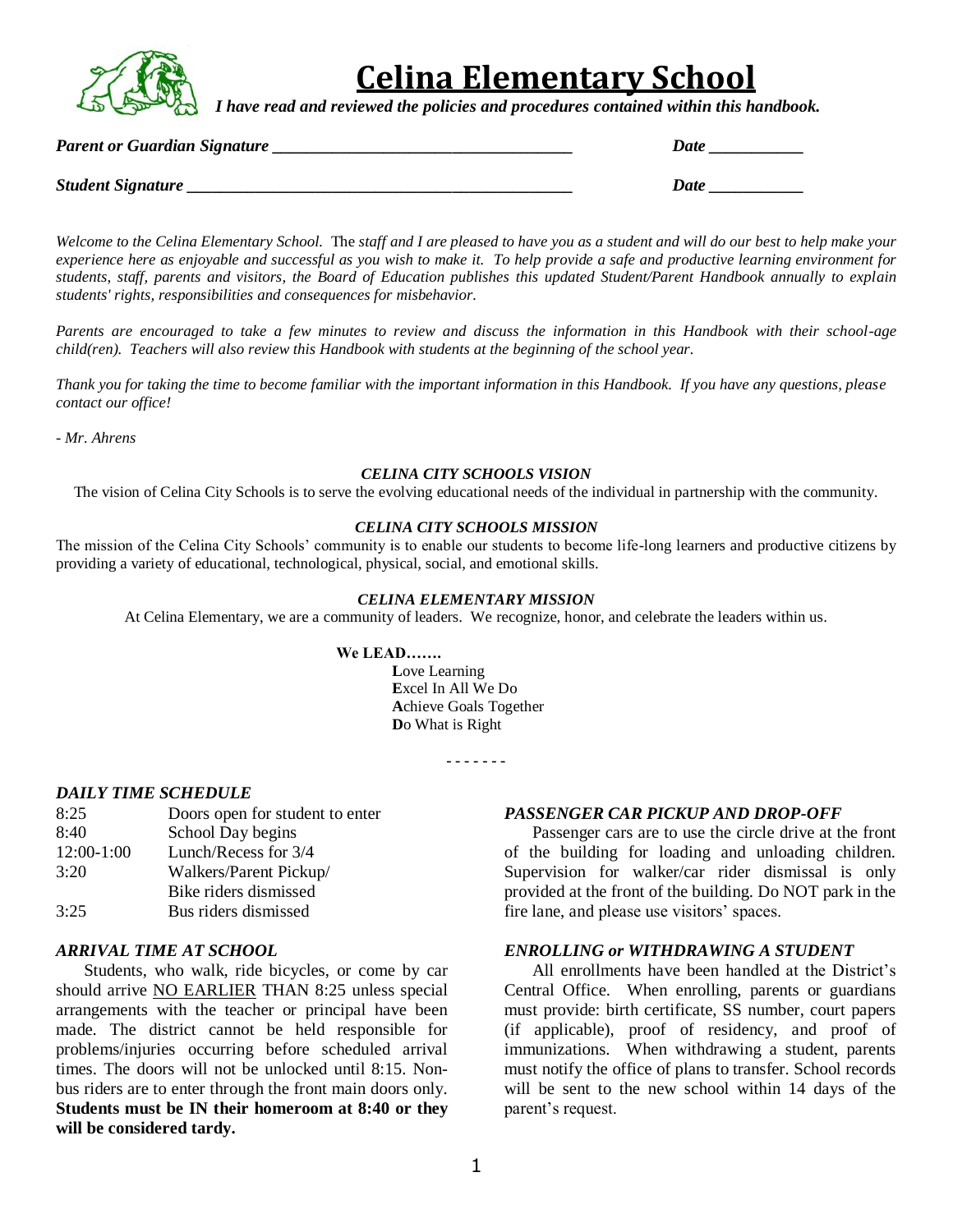**ATTENDANCE PURPOSE** Ohio Revised Code Sec. 3321.01, states that a person between the ages of 6 and 18 is of "compulsory school age," which means they are required to attend school. Ohio's Missing Child Law requires schools to make every effort to contact parents of absent students. It's the duty of CES administration & staff to enforce laws of compulsory school attendance. Determinations of excused or unexcused are made by the administration. For cases not addressed below, the building principal or designee has full authority to handle each according to his/her best judgment. It is the responsibility of students and parents to ensure punctual and satisfactory attendance is maintained. School administration and staff assume the responsibility of keeping accurate records while upholding policy as appropriate.

## **NOTIFICATION**

## **Attendance office: (419) 586-8300 ext. 3502**

Parents must notify the attendance office by 9:00 a.m. the day of an absence. All student or self-calls are unexcused unless a note from a parent validates the absence & is received upon the student's return to school. If a student is absent and there is no contact received from a parent, the school will call in an effort to identify the student's whereabouts and ensure their safety. Students requiring a call from the school will be unexcused absent for that entire day. If a parent cannot be reached, the Truancy Officer may be notified to help locate the child. The school will send periodic attendance reports to parents of students with attendance concerns. Excessive unexcused absences are grounds for Absence Intervention and Juvenile Court referral.

## **EXCUSED**

Excused absences are allowed for students due to illness, emergency travel, or emergency circumstances. Students are responsible for obtaining, completing, and submitting any and all assignments missed due to excused absence. The length of time for make-up work is commensurate with the length of the absence. Students are expected to complete make-up work and assignments outside of the regular school day in an effort to minimize missed classroom instruction.

Students may miss up to **65 hours total** (approximately 10 days) in a school year. When contacting the attendance office, you must provide a reason for missing school. The following reasons can be considered excused: **personal illness, death in the family, religious holiday, vacation, an emergency or set of circumstances which constitute a sufficient cause for absence as judged by the Superintendent of schools or designee.** It is parent & student responsibility to communicate & receive prior approval for foreseen

absences. Each student is limited to **65 hours total** (approximately 10 days).

## Restrictions

-Student vacation cannot occur during State Testing weeks.

Attendance penalties are waived for medical absence when proper documentation is provided. A doctor's note with specific times and dates of medical care or excuse must be submitted within 5 school days of a medical absence. If no note is provided, the absence will count against the 10-day allowance or as an unexcused absence if no allowance remains. Absences in excess of the 10 outlined above will be designated as unexcused.

## **UNEXCUSED**

Unexcused student absences are detrimental to any student's education. By being absent excessively or without justification, students miss valuable classroom instruction and educational activities. Class work missed due to unexcused absence will not be graded or credited to the student. Consequences for unexcused absences may include: Juvenile Court referral pursuant to ORC 3321.01, In-school suspension (ISS) to allow for students to catch up on necessary learning, detention, or other consequences as deemed appropriate by the Principal.

**Student absences are tracked by hours.** Partial absences and tardiness will be tracked and accumulated toward the absence thresholds and consequences listed below. In an effort to support attendance and academic success while avoiding truancy, please be advised of the following student designations and accompanying actions taken as needed by Celina High School. (O.R.C.)

## Habitually Truant

- 30 consecutive hours w/o a doctor's note
- 42 unexcused absences per month
- 72 unexcused absences per year

# Excessively Absent

- 38 hours of unexcused and unexcused absences combined per month
- 65 hours of unexcused and unexcused absences combined per year

Chronically Absent

- 10% of the total hours in a school year
- 92 hours of unexcused and unexcused absences combined per year

Should these thresholds of absence occur, a student under 18 years of age will have formal complaints made against them in the Mercer County Juvenile Court in accordance with state law.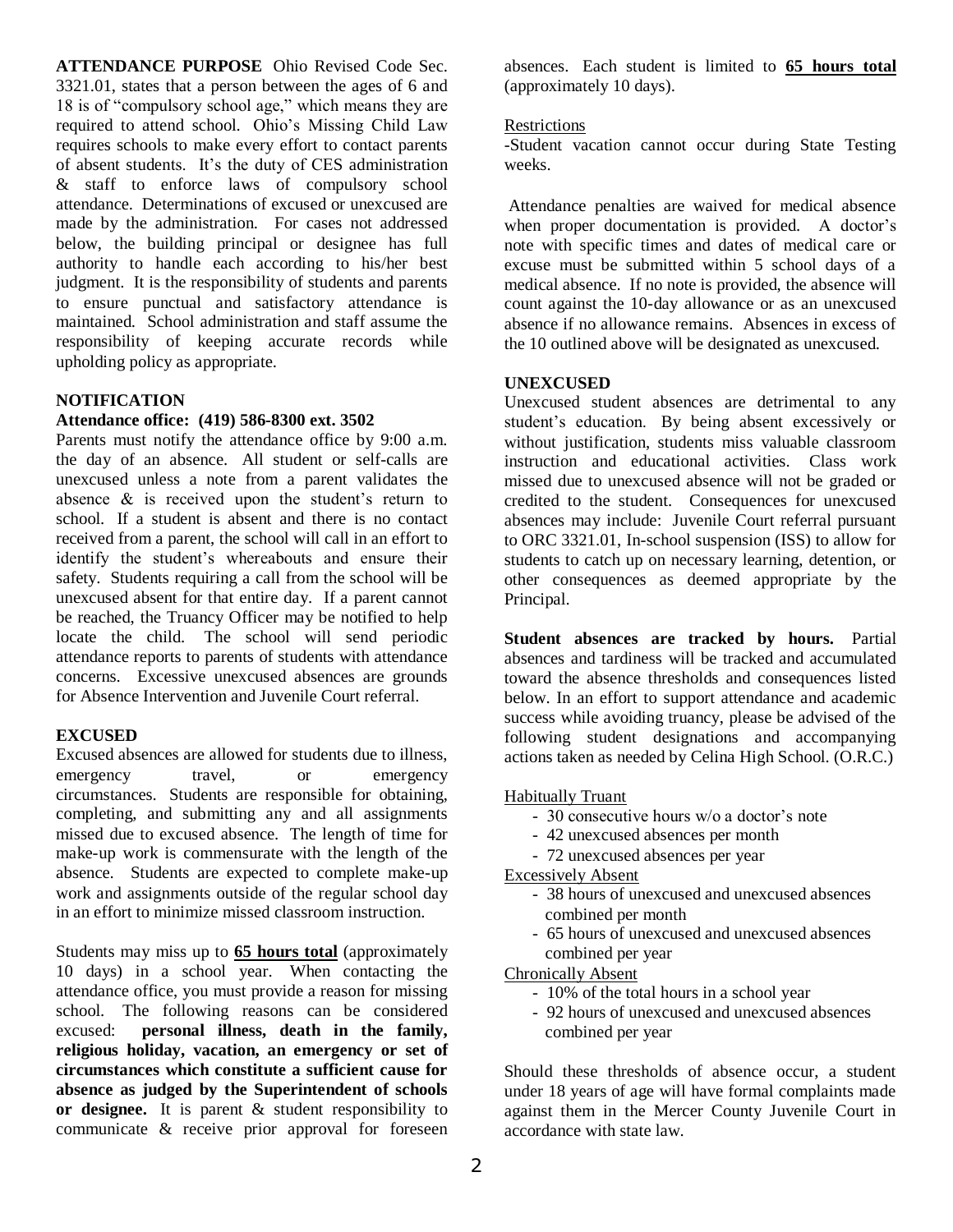#### *TARDINESS*

After 8:40, students must report to the office for an admit slip. The student will be counted present but tardy. Being late due to parent verified illness, weather or late busses would not be counted tardy. Students with unexcused tardiness may face the following consequences: Loss of recreation, detention, or suspension. Excessive excused or unexcused tardiness may cause the district attendance officer to file a complaint in juvenile court.

## *APPOINTMENTS/LEAVING SCHOOL EARLY*

Doctor, dental and other appointments should be scheduled for out-of-school times. However, if it is unavoidable, a student must bring a note. The note must state the child's name, reason for leaving early, time of expected departure, and parent or guardian signature. The child will be called down to the office upon the parent's arrival at school; the child will be dismissed after the office has the proper signature. Appointments scheduled during school hours will be included in the child's attendance record.

## *VISITORS/STUDENT PICK-UP*

Visitors and parents must report to the school office immediately upon entry into the building. If a person picking up a student is unknown to the office staff, picture ID will need to be presented in order for the child to be released.

## *TRANSPORTATION*

Any time your child is to depart from school in a manner different from his or her normal way, the student MUST have a signed, written explanation so that the teacher will know it is authorized. School policy requires that parents designate a permanent address where bus students are to be both picked up in the morning and dropped off after school all 5 days of the week. NO PASSES WILL BE ISSUED FOR A STUDENT TO RIDE ON A DIFFERENT BUS or for non-bus students to ride with someone.

## *EMERGENCY MEDICAL CARE*

At the start of the school year, a medical emergency form is sent home requesting necessary information, which permits the school to get in touch with someone in case of an accident or emergency. Minor first aid is given to a child unless parental instructions do not permit. Parents are notified in case of a serious accident or injury. **Two alternate names should be available on the emergency medical form in case the parent/ guardian cannot be reached.**

#### *MEDICATION*

The Celina Board of Education requires any student needing to take prescription medication or over-thecounter medication during school hours to have a statement filled out and signed by the doctor and the parent, giving their permission for us to administer the medication. Cough drops may be used in the classroom at the teacher's discretion with a note from the parent. Students shall not be in possession of any prescription or nonprescription medication at any time; *the exception to this rule being an asthma inhaler, but only after the proper form (available from the nurse) is on file in the office.* Medicine **must** be sent to school **in the original bottle. NO MEDICATION will be given unless sent in the original bottle with the proper form.** Forms are available through your school office.

#### *GRADE CARDS*

Grade cards are sent with the student approximately one week after the end of the nine-week grading period.

## *GRADING SCALE*

| $A = 100-95$    | $C = 76-73$              |
|-----------------|--------------------------|
| $A = 94-90$     | $C_{\text{F}} = 72 - 70$ |
| $B_{+} = 89-87$ | $D+ = 69-67$             |
| $B = 86-83$     | $D = 66-63$              |
| $B - 82-80$     | $D = 62-60$              |
| $C_{+}$ = 79-77 | $F = 59-00$              |

#### *HOMEWORK POLICY*

Homework is to be completed and turned in on the assigned date. Failure to complete homework could adversely affect your child's grade. Your child's teacher will provide specific information regarding homework expectations and requirements. If a student is unable to come to school, and the absence is excused, the student will be allowed one day to make-up work for each day they are absent. Our staff understands that sometimes emergencies or extenuating circumstances arise that prevents on-time completion of homework. If an unforeseen event occurs, please contact your child's teacher immediately.

#### *RETENTION*

Students failing two or more academic subjects may be retained. School officials and parents will make this decision after careful review of grades, test scores, maturity level of the child, exhibits of student work, and student attitude and abilities.

#### *CHEATING*

Any type of cheating (Examples: copying someone else's homework, looking at another student's test answers, plagiarism, taking someone else's AR test) is considered a violation of the "Code of Conduct" and will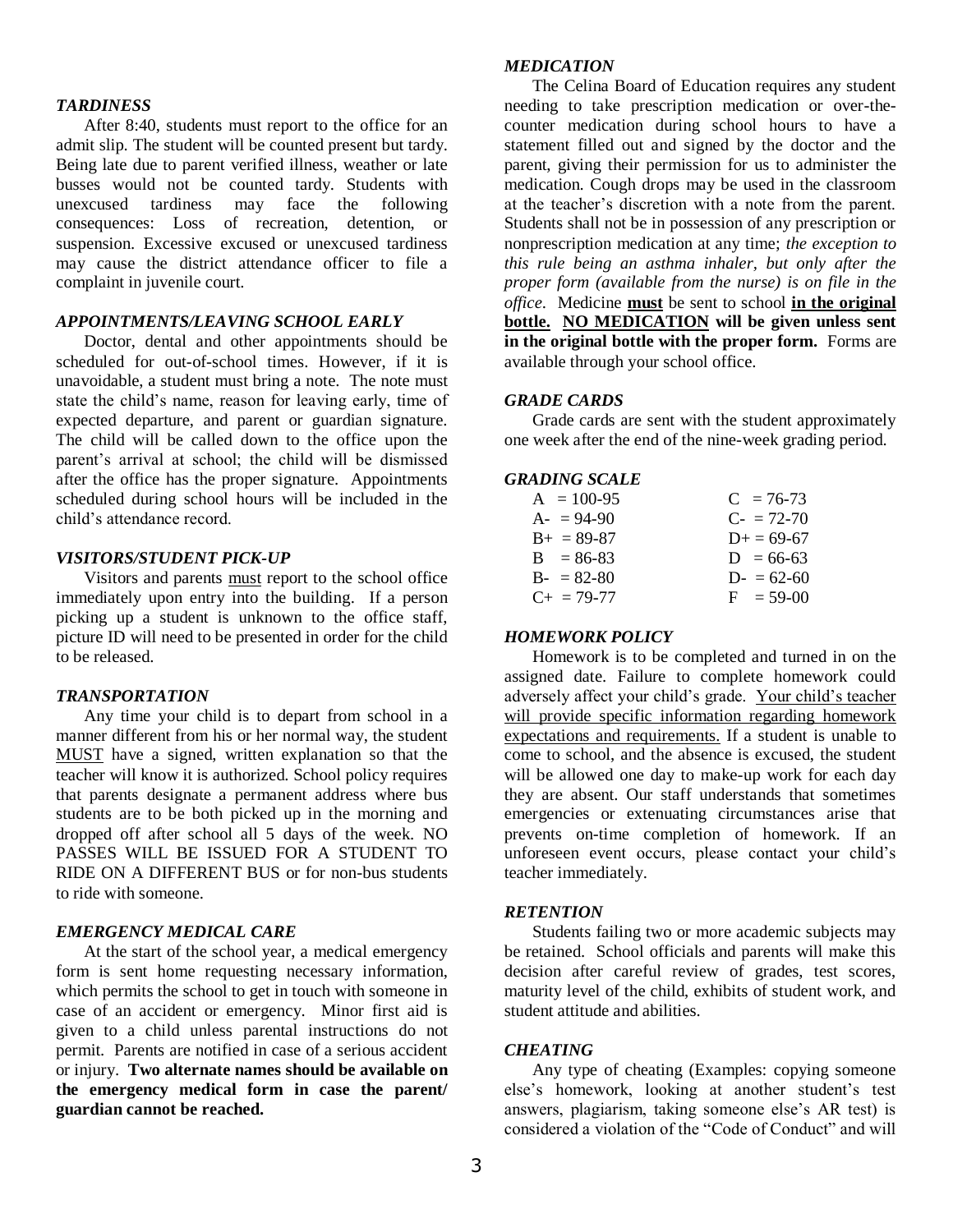result in a "0" for the work and possible disciplinary action as listed on page 3.

## *VISION AND HEARING SCREENING*

All  $3<sup>rd</sup>$  and  $5<sup>th</sup>$  graders have their hearing and vision screened. Any  $4<sup>th</sup>$  and  $6<sup>th</sup>$  grader may be screened at parent or teacher request. The school nurse completes these evaluations and will notify the parents if any problems are detected.

#### *TUTORING*

Tutoring will be available, without cost to the family, for students who are unable to attend school due to a serious illness, accident, or continuing medical problems. The request and arrangements should be handled through the building principal. A physician's statement of necessity shall be required.

#### *SPECIALIZED EDUCATIONAL SERVICES*

The District provides for the needs of those children who have hearing impairments, learning disabilities, or developmental handicaps. The school works with parents in evaluating children and placing them in suitable programs. Appropriate programs could include full-time or part-time special class placement or special tutoring programs.

#### *COMPLIANCE OFFICER FOR TITLE IX*

The Board of Education hereby designates and makes it known to all parties that the Special Education Director will be its Compliance Officer to coordinate efforts to comply with and carry out its responsibilities under the Title IX.

#### *PHYSICAL EDUCATION DRESS/EXCUSES*

Physical education classes are required by state standards. Programs are modified for children with physical problems. For children to be excused from physical education due to sickness or some other shortterm problem, a note from the parent must be sent to the PE instructor. A doctor's excuse is needed for a child to miss more than two consecutive classes. Excessive excuses could result in a doctor's excuse being needed.

All students must have sneakers or tennis shoes for physical education class. Students are advised to wear loose fitting clothing on PE days.

 All grade levels will be completing a healthenhancing personal fitness assessment using FITNESSGRAM. There are five basic components: Aerobic Capacity, Muscular Endurance, Muscular Strength, Flexibility, and Body Composition. Physical fitness testing is a requirement by the state of Ohio. Parents may obtain an opt out form via the Celina Schools website.

 The goal for each student is to be able to learn different ways to play and have fun while still taking care of their health and wellness. Learning various activities at school will allow each student to bring home what they learned and share it with their family. Each child should be physically active 60 minutes each day.

#### *CODE OF CONDUCT/ DISCIPLINE* **RESPECT yourself (and the rest is just details):**

- Attendance be here on time every day
- Practice work do it well and on time
- Get enough sleep
- Eat a healthy breakfast and lunch
- Use good manners at all times
- Dress appropriately
- Have good hygiene
- In class participate, listen, and use time wisely
- Try to do your best all the time- in every way
- Act your age wherever you are!
- Remember: you represent CIS wherever you go!
- A student does his/her own work.

## **RESPECT others (and they will respect you):**

- Keep hands, feet and objects to yourself
- Speak kindly to ALL people
- Don't interfere with anyone's education
- No weapons on school property
- No form of violence: spoken, written or physical
- Bad language is not acceptable at any time
- Bullying and harassing are not allowed
- Leave others' personal belongings alone

## **RESPECT your environment (YOU make the difference):**

- If you drop it Pick it up
- If you open it  $-$  Close it
- If you spill it Clean it up
- School is a drug, tobacco and alcohol free area
- Vandalism or graffiti of any kind is not allowed
- Keep locker and desks organized
- Take care of school materials
- Use equipment properly
- WALK don't run (unless you're in PE or Rec)
- Use an appropriate voice
- "Good Neighbor" policy is practiced at all times
- No loitering or littering anywhere
- Enter and leave school appropriately
- Use the recycle bins appropriately
- No skateboards, roller blades/roller shoes
- No spitting  $-$  inside or outside

*Consequences for not following the Code of Conduct may take the form of: conduct reports, loss of privileges, loss of field trips, phone calls home, counseling, conferences, office isolation, detention, in or*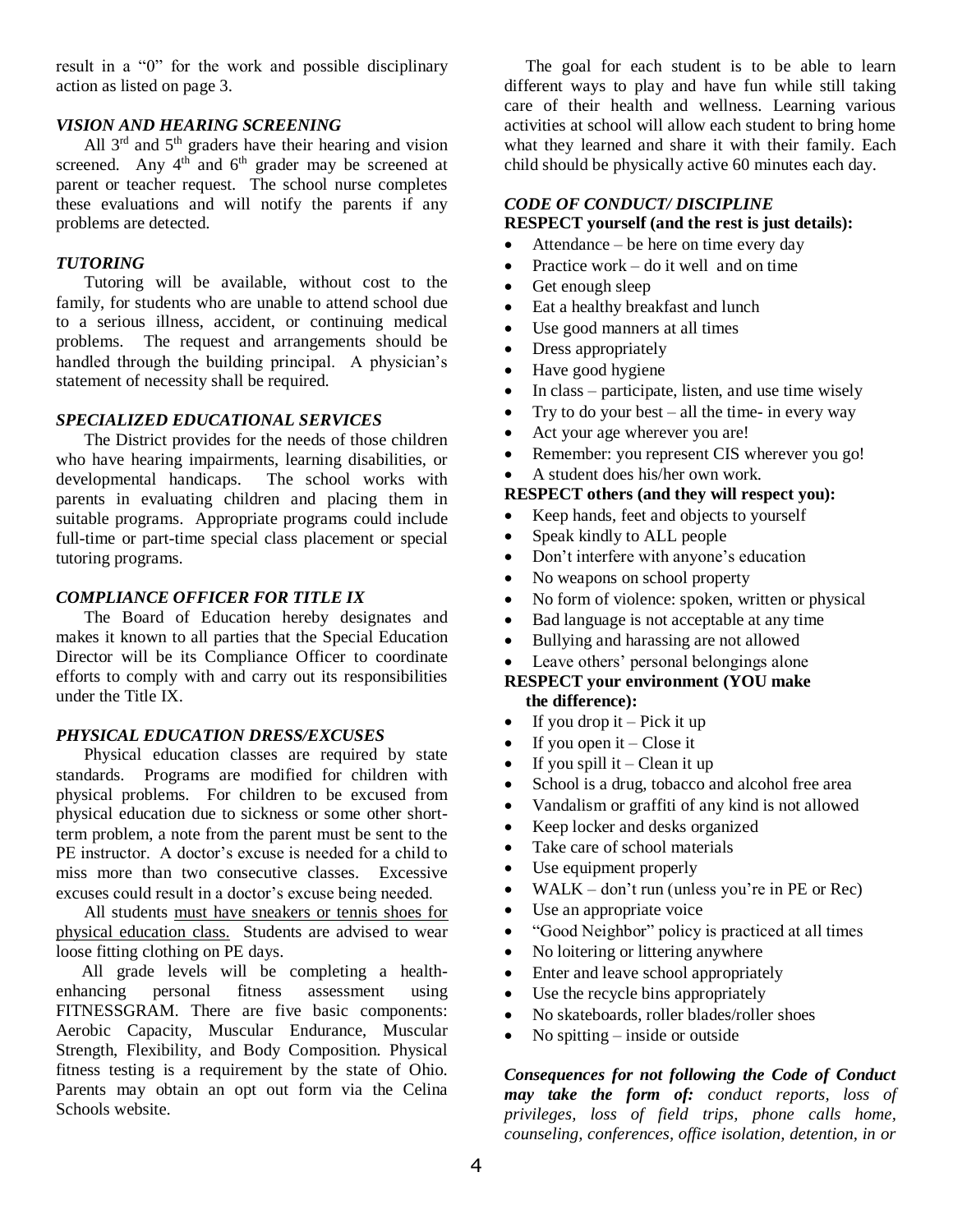*out-of-school suspension, alternative school, creation of a behavior plan, restitution for property damages, recommendation for expulsion, filing of unruly or criminal charges.*

## *ZERO TOLERANCE POLICIES FOR STUDENT BEHAVIOR*

Students are expected to conduct themselves in such a way that they respect and consider the rights of others. Students must conform to school regulations and accept directions from authorized school personnel. The Board has "zero tolerance" of violent, disruptive or inappropriate behavior.

Harassment, intimidation, or bullying toward a student, whether by other students, staff, or third parties is strictly prohibited and will not be tolerated. This prohibition includes aggressive behavior, physical, verbal, and psychological abuse. The Board will not tolerate any gestures, comments, threats, or actions, which cause or threaten to cause bodily harm or personal degradation. This policy applies to all activities in the District, including activities on school property or while in route to or from school, and those occurring off school property if the student or employee is at any school-sponsored, school-approved or school-related activity or function, such as field trips or athletic events where students are under the school's control, in a school vehicle, or where an employee is engaged in school business.

Violations of this policy or the code of conduct should be reported to the principal. Administration cooperates in any prosecution pursuant to the criminal laws of the State and local ordinances.

Failure to comply with established school rules or reasonable requests made by school personnel on school property and/or at school-related events is subject to approved discipline regulations. The Superintendent/designee develops regulations, which establish strategies ranging from prevention to intervention to address student misbehavior.

The Student Code of Conduct is made available to students and parents and is posted in each building.

## *DETENTION*

A student's inappropriate action or failure to complete classroom assignments may be cause for detention after school. Parents will be notified in advance for after-school detention, and they will be responsible for picking up the student. Failure to report shall cause additional detention assignments and/or more serious disciplinary action.

#### *SUSPENSION*

 Suspension is used for serious or ongoing disciplinary cases. Persistent conduct violations, continually interfering with other's education, persistent insubordination or disrespect, smoking, drinking, using drugs or look-alike drugs/tobacco products, verbal or physical assault, harassment, verbal or written threats, or bringing weapons to school will necessitate suspension. The term "weapon" means any object which, in the manner in which it is used, is intended to be used, or is represented, is capable of inflicting serious bodily harm or property damage, as well as endangering the health and safety of persons. Weapons include, but are not limited to, firearms, guns of any type whatsoever, including air and gas-powered guns (whether loaded or unloaded), knives, razors, clubs, electric weapons, metallic knuckles, martial arts weapons, ammunition, and explosives.

If a violation is of a serious nature, suspension can be imposed after the first offense and/or could result in an expulsion.

The principal may suspend a student for up to 10 days. The student and his/her parents will be notified of the intent to suspend and the reasons. The student will have the opportunity to meet with the principal to discuss the reasons for the intended suspension, to produce witnesses, or otherwise explain his/her actions. He/she will be told of the length of the suspension.

Within 24 hours, the parents will be notified of the suspension with the reasons for the disciplinary action, the length, the type, (in-school or out-of-school) the rights of the parents and students, and appeal procedures. Students will receive zero credit for all assignments missed during an out-of-school suspension.

## *REMOVAL FROM CLASS/BUILDING*

If a student's presence poses a continuing danger to persons or property or is an ongoing threat of disrupting the academic process, a teacher may remove the student from the activity. In such cases the principal is notified and due process hearing procedures are then initiated. If in the judgment of the principal, the student should not stay at school, parents (or persons listed on the emergency card) will be called. Very severe or dangerous behavior may result in the police being asked to remove the student.

## *EXPULSION*

The Superintendent may expel a student from school upon the recommendation of the principal. If this is necessary for an elementary student, the parents will be notified in writing of the reason, their rights, and the due process procedures. Permanent expulsion from school is now permissible under state law for certain crimes and offenses including, but not limited to possession of deadly weapons, drugs, or assault. If a student brings a firearm on school property, the Superintendent shall expel this student from school for a period of one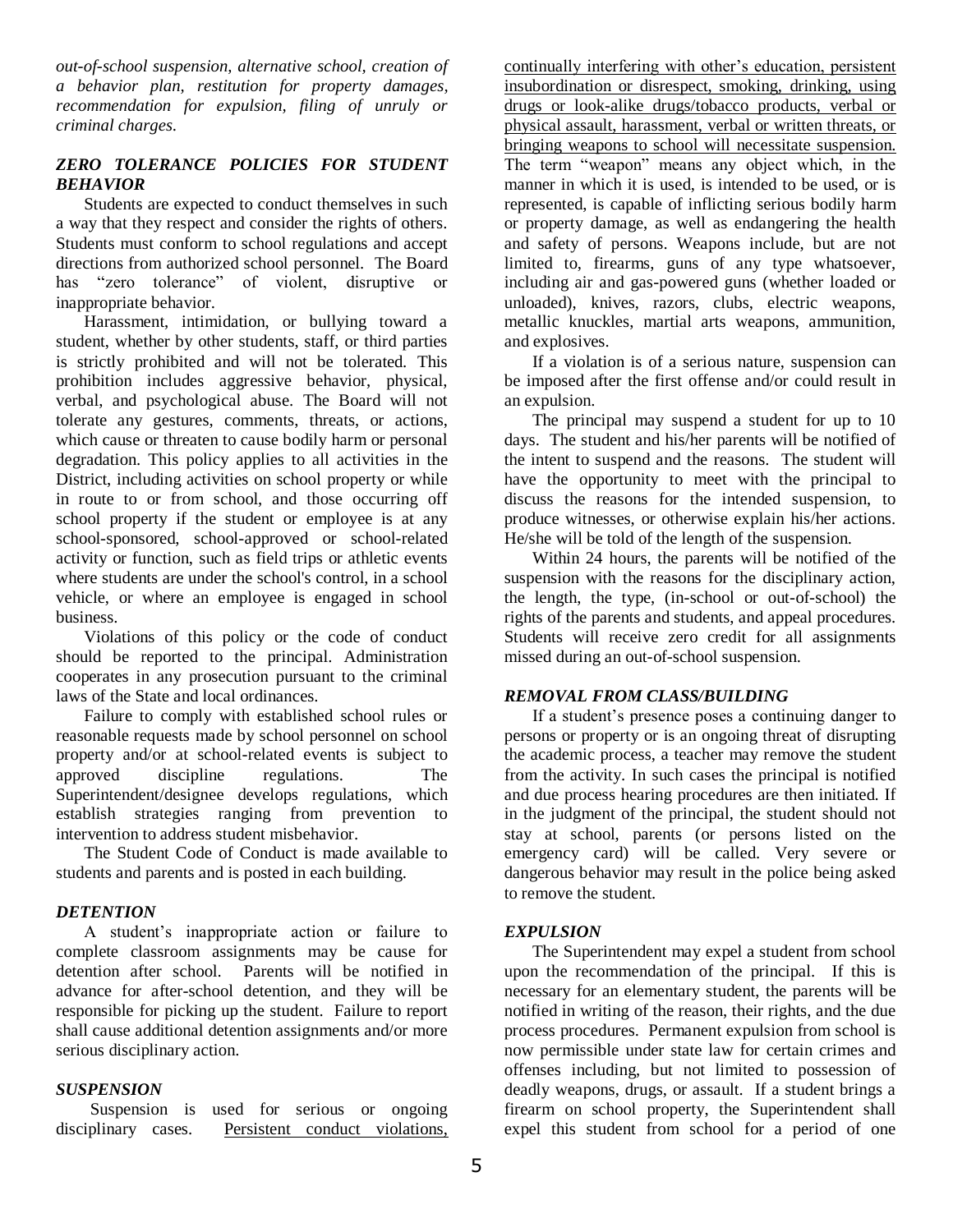calendar year. If a student brings a knife on school property, the Superintendent may, if authorized by the Board, expel the student from school.

## *UNACCEPTABLE ITEMS/CELL PHONES*

Rollerblades, cameras, skateboards, electronic devices, games, toys, and CD players should not be brought to school. Further, the following will be confiscated and not returned: pocket knives, chains, laser pointers, whiteout, tobacco products, squirt guns, pornographic materials, lighters, or any other type of disruptive/dangerous item. **Cell Phones** are not to be used at school from the time the student arrives on school grounds until he/she is out of the building. Bus students must keep cell phones off and in a book bag/purse at all times while on the bus. Cell phones must be kept in the student's backpack and turned off. Having a cell phone on one's person and/or using a cell phone at anytime during the school day will result in the following consequences: **First violation:** Cell phone will be confiscated and returned only to the parent or guardian by the building administration. **Further violations:** Any further violation will result in detention, in-school suspension and out-of-school suspension. For each violation, the cell phone will be confiscated and returned only to the parent or guardian. Note: Contents of phones used during school hours, on school property, are subject to review by school authorities. Refusal to turn over a phone will be cause for an out-of-school suspension.

# *DRESS AND GROOMING*

School dress should be such that it ensures the health, welfare and safety of the student body and enhances a positive image of our school. Any form of dress or grooming that attracts undue attention or violates the previous statement is unacceptable. School officials reserve the right to make recommendations the day it is noticed for changes in the dress, hair, and grooming of any student who violates the following:

- 1. Dress, footwear, hair and grooming will be clean and in keeping with health, instructional, sanitary and safety requirements.
- 2. Student dress and grooming will not disrupt or inhibit his/her performance or that of other students, constitute a health threat or disrupt teaching and learning. Pants will be pulled up at the waist.
- 3. Skirts or shorts must fall below the fingertips as well as any hole in the garment, very low-cut hip-huggers and low cut and/or very tight tops are not acceptable.
- 4. Tight fitting legwear (leggings, compression pants, leggings, tights, and yoga pants/athletic wear) must have a shirt or shorts over them that fall to one's fingertips.) Also: no pajamas unless it is a designated special student council day.
- 5. No exposed bellies or backs. No uncovered, very thin-strap type shirts, camisole or tank, tube tops or muscle shirts with large, long armholes. Undergarments should never be visible.
- 6. No hats: unless it is a special day.
- 7. No clothing with foul language or obscene language/images, tobacco, alcohol, drug-related logos, sexual, vulgar and/or violent innuendoes.
- 8. No chains dangling from one's body or clothing.
- 9. No distractive styles, bangs that cover the eyes, mohawks, shaved in printing, painted, spiked, or odd colored hair. (No color a human can't grow.)
- 10. No painted faces.

## *CAFETERIA GUIDELINES AND RULES*

Code of Conduct plus the following:

- 1. Students may talk to those close to them.
- 2. No throwing, blowing, flipping food.
- 3. No items/food taken out of the Commons.
- 4. Students are to purchase a lunch or bring a lunch from home. The only exceptions are by a note from the parent or doctor.
- 5. Once seated, students may leave their seat only to return their tray to the dish room window. Students must return to the same seat/table.
- 6. NO table-hopping.
- 7. Raise hands for assistance.
- 8. Students will be expected to pick up on, around, and under the table.
- 9. Charges and payments into student accounts are to be completed in the morning or at lunchtime.
- 10. If a student is over the maximum charge (\$16.00), they will be served a cheese sandwich and milk *or* PBJ sandwich and milk.
- 11. Maximum Daily Charge  $= $4.00$ (1 lunch \$2.50 and 1 breakfast \$1.50)

# *BUS SAFETY AND RULES*

Bus transportation is provided to students as a convenience and is a privilege. Transportation Dept. and Handbook Policies are in force while riding a school bus. Any action, item/object, inappropriate behavior or noise that distracts the driver or creates a safety violation is cause for an immediate bus suspension. Drivers will instruct students on specific rules. General guidelines:

- Bus drivers have the authority to assign seats.
- Students must ride their assigned bus.
- Pupils will not move while the bus is in motion.
- Large items or band instruments and other objects of a hazardous nature are not allowed.
- Pupils are not to be discharged at any place other than their regular destination without written permission from the principal's office. Parents must contact the Principal or Bus Supervisor to obtain permission.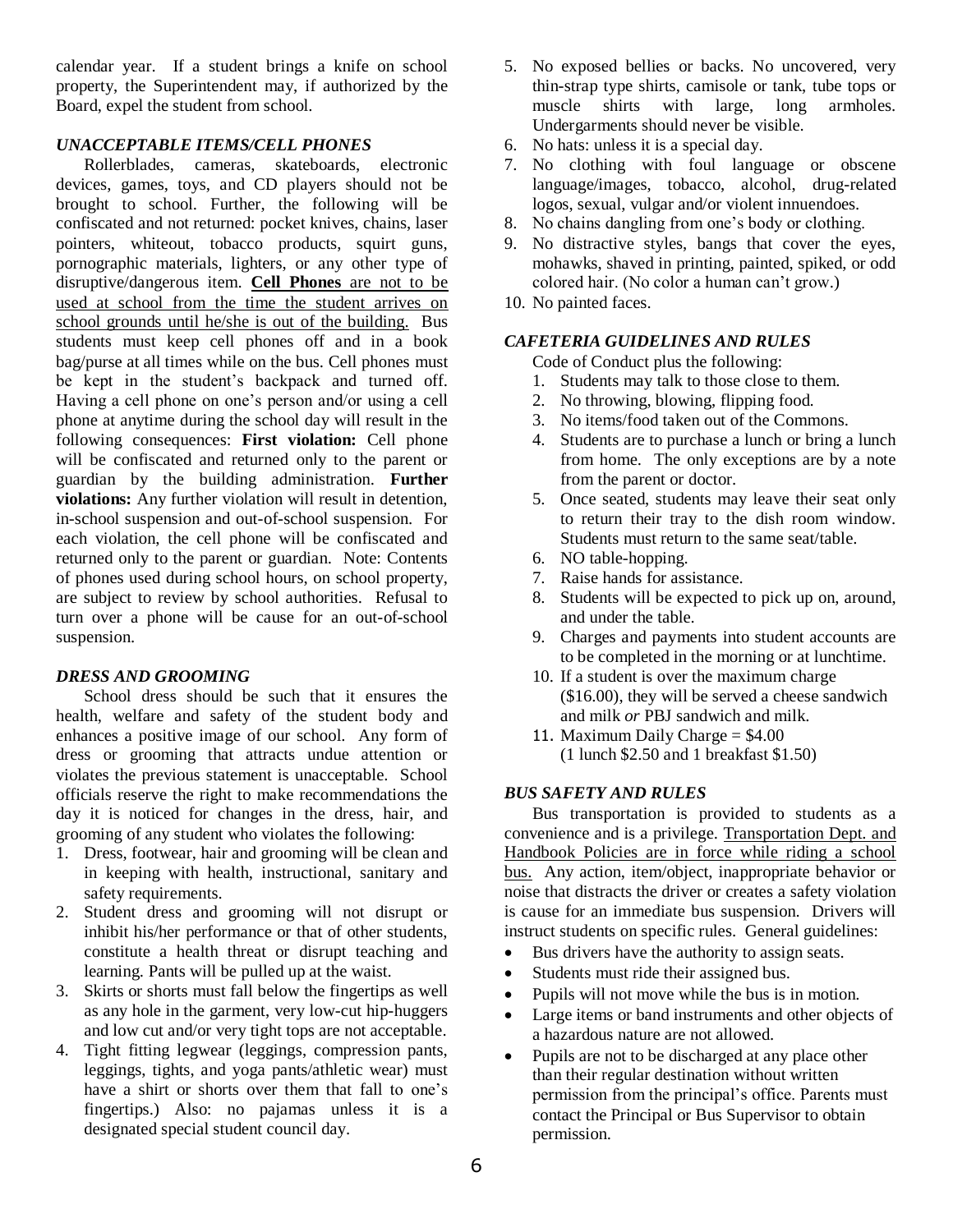- Absolute quiet at all railroad crossings.
- Pupils will not put head, arms or other objects outside the bus windows.
- No student will interfere with a bus driver's correction of another student's conduct.
- No improper use of emergency exits.
- **Parents are responsible for the child's conduct at the bus stops.**
- NO pushing while loading/unloading.
- Each student shall wait for the driver's signal before crossing in front of the bus.
- 1<sup>st</sup> report = Warning or Lunch Detention
- $2<sup>nd</sup>$  report = Bus suspension (1-3 days)
- $3<sup>rd</sup>$  report = Bus suspension (5-10 days)
- 4 th report = Bus suspension remainder of school year

## *BABY SITTER RULE – WITH REGARDS TO BUS TRANSPORTATION*

If you prefer to have your child transported to and from a baby sitter, the student must be picked up and delivered to the same address, five days a week.

#### *FITNESS RECREATION*

Educational aides supervise recreation time, and they will instruct students in guidelines and rules. The PE teacher will provide large group instruction during fitness recreation. Activities, games, or actions that pose a danger to others or potentially could cause damage to school or personal property will not be tolerated. Students who fail to follow the rules/guidelines and the Code of Conduct will be removed from or not allowed into the recreation area.

A child will be excused from recreation only for a serious reason. Parents are to send a note to the child's homeroom teacher stating the reason and how long the child is to be excused. Children who are so excused will be expected to work quietly in an assigned area. If a child needs to stay in for an extended period of time, a doctor's note should be provided to the child's teacher stating the reason.

#### *BICYCLE SAFETY*

We ask parents to review basic bike safety rules with their children. A bicycle rack is provided. **Bikes/scooters are to be walked while on school property.** Continued abuse of bicycle safety rules will result in removal of bicycle/scooter riding privileges. Scooters are to be placed in the bike rack. A lock is recommended. The district is not responsible for stolen bikes or scooters. Hoverboards present an unsafe situation for the children and are not approved to come to school.

#### *SCHOOL PICTURES*

School pictures are usually taken early in the school year and may also be taken in the spring. Pictures are taken for the yearbook and school records. There is absolutely no obligation on the part of the parents to purchase pictures.

#### *PROPERTY IDENTIFICATION*

Parents are urged to mark all of their child's property and belongings with their name.

#### *SOLICITING AT SCHOOL*

Students are not permitted to sell materials or advertise events at school unless it is school related.

## *WEATHER DISMISSALS, DELAYS, CLOSINGS, EMERGENCIES*

WCSM–1350 AM (or 96.7 FM); WKKI–94.3 FM: WOWO–1190 AM, or via our school website at celinaschools.org. The school also uses the One Call Now automated phone service. To activate your account, please visit our website! Have emergency procedures ready for each family member. Care or assistance for your children must be planned in advance, and students must be aware of this plan. In case of an early dismissal, your plan should **not** include your child using a school phone.

#### *EMERGENCY COMMUNICATION*

In the event of an emergency or threat to the safety of our students, Celina City Schools will use available communication resources to keep parents informed and up-to-date. The sources may include, but are not limited to: OneCallNow, Celina City Schools website and local (radio) news media.

#### *FEES*

In order to participate in field trips, ALL fees, lunch charges, and fines must be paid in full - past and current. The fees for the 2018-19 school year is \$75.

## *LIBRARY-MEDIA CENTER*

The library is a place where a student may read, do research or check out books. A fine will be charged for over-due books. If the book is lost or damaged, the student must pay for a replacement; the cost will be considered a school fee.

# *COMPUTER LAB/COMPUTERS/INTERNET ACCESS/PERSONAL ELECTRONIC DEVICES*

Computers for educational purposes are available to staff and students during regular school hours and before and after hours by permission only. The school retains the ownership of all hardware and software. The school reserves the right to inspect, retain, copy and/or delete all